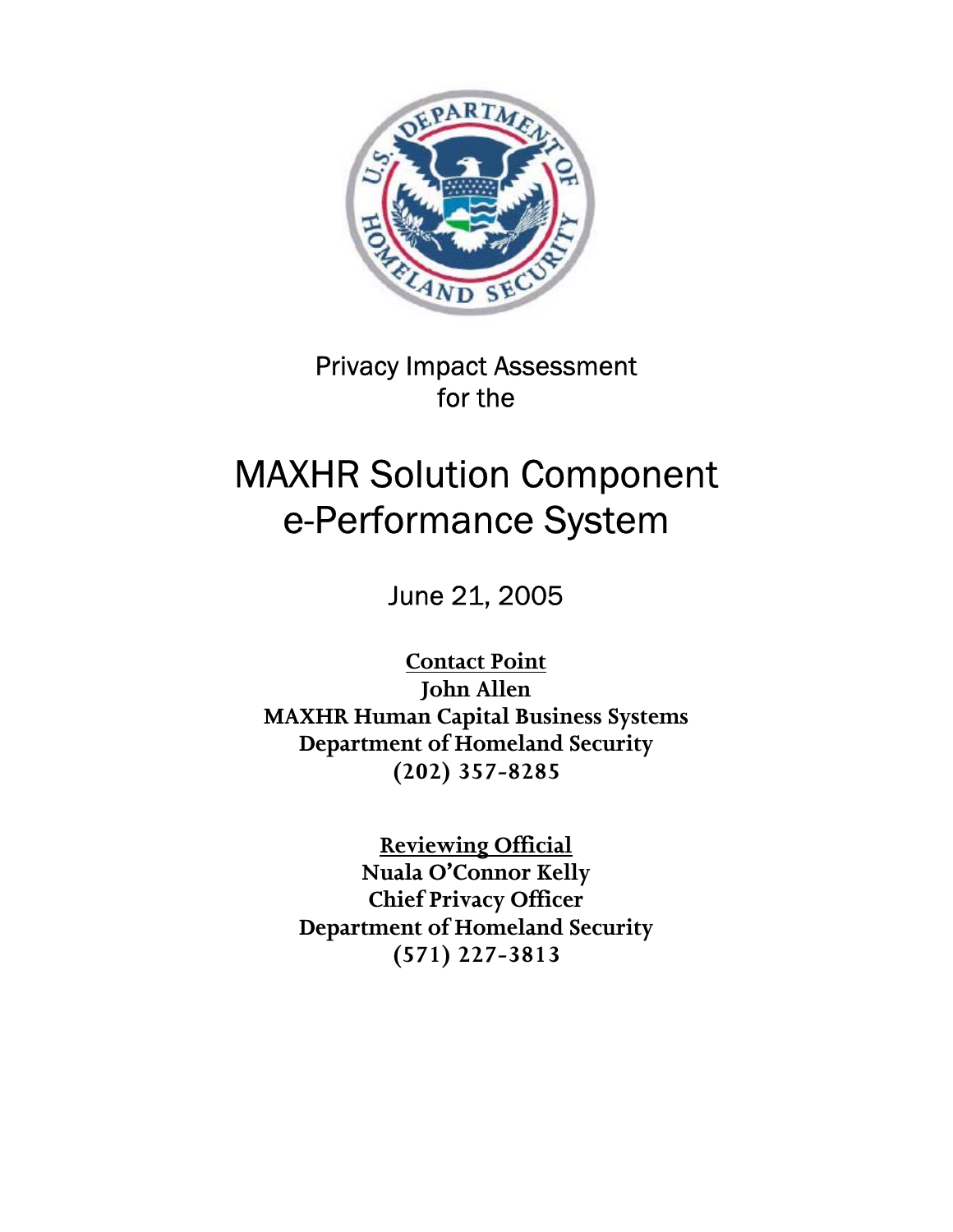

## Introducton

### **Background**

The MaxHR Program was established by the Department of Homeland Security to implement the human capital provisions of the Homeland Security Act of 2002. The MaxHR program is a collection of functions and systems centered on a core enterprise Human Resource Management System (HRMS). The MaxHR program is part of a broader "One DHS" model where a collection of disparate and redundant systems across DHS are consolidated into enterprise wide solutions.

Performance Management and Pay for Performance are key parts of the new MaxHR program, which is scheduled to publish regulations that:

Support the Government Performance and Results Act of 1993 (GPRA) and Department and organization strategic plans;

- Align individual performance expectations with the Departmental or organizational mission, strategic goals, GPRA annual performance plans, or other department objectives and measures;
- Promote individual accountability by clearly communicating performance expectations and holding employees responsible for accomplishing them; and
- Provide for meaningful distinctions in performance to support adjustments in pay, awards, promotions, and performance-based adverse actions.

These regulations and the provisions of the E-Government Act provide the basis for identifying the requirements of the new "e-Performance" management system.

### Key Goals

Currently, DHS organizational elements conduct performance management using a variety of paper-based forms containing general behavior-based standards, as well as some variation of work plans or objectives. There appear to be no consistent approaches to performance management. Furthermore, after extensive analysis, an internal e-Performance Design Team concluded that the existing DHS performance management systems would not adequately support the new MaxHR program requirements that centered on pay-for-performance. A new performance management system would be needed in order to base pay on performance. A full and open competition was conducted to procure a solution for e-Performance. Softscape was selected as the overall best value package based on its ability to provide capabilities that will enable DHS to implement an enterprise system that can efficiently automate the following functions:

- Set and Communicate Performance Expectations
- Monitor Performance and Provide Feedback
- Develop Performance and Address Poor Performance
- Rate and Reward Performance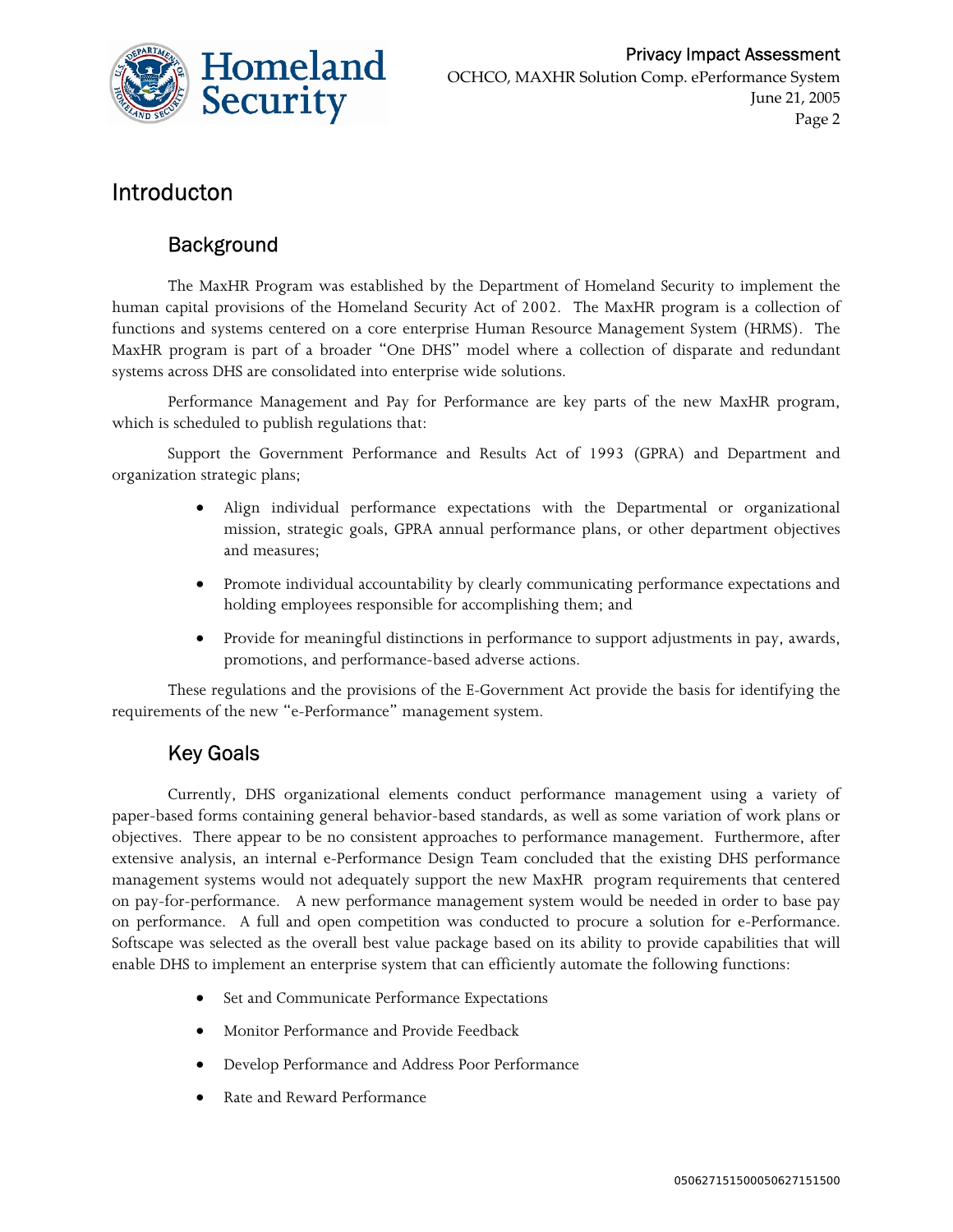

• Produce Performance-Related Reports

#### Points-of-Contact

John S. Allen – Chief, Human Capital Business Systems, (202) 357-8285. Michelle Gilder – Human Capital Business Systems Analyst, (202) 357-8250.

### Reviewing Officer

Nuala O'Connor Kelly – Chief Privacy Officer, (571) 227-3813.

# SECTION 1 OUESTIONS ABOUT THE DATA AND ITS PURPOSES:

#### 1. What information is to be collected (e.g., nature and source)?

The e-Performance system chosen by DHS, Softscape, will collect employee information, competencies, performance goals, progress attained toward those goals, and will compile feedback and ratings regarding how effectively employees met those goals.

### 2. Why is the information being collected? Is it relevant and necessary to the purpose for which the system is being designed?

The e-Performance system will support the ongoing review and evaluation process of employees by managers. This information is essential to supporting the MaxHR program and its objectives of providing an enterprise performance management system that helps to motivate and retain DHS personnel as well as ensure appropriate compensation (i.e., through performance based pay).

### 3. What is the intended use of the information?

The intended use of the information is to:

- plan worker's efforts in support of organizational-wide goals and objectives
- define personal goals in support of Directorate initiatives
- establish and update competency development goals
- evaluate outcomes, performance, and core competencies
- assist in the appraisal, growth and development of DHS personnel through the convenience of a secure Internet connection through a web browser.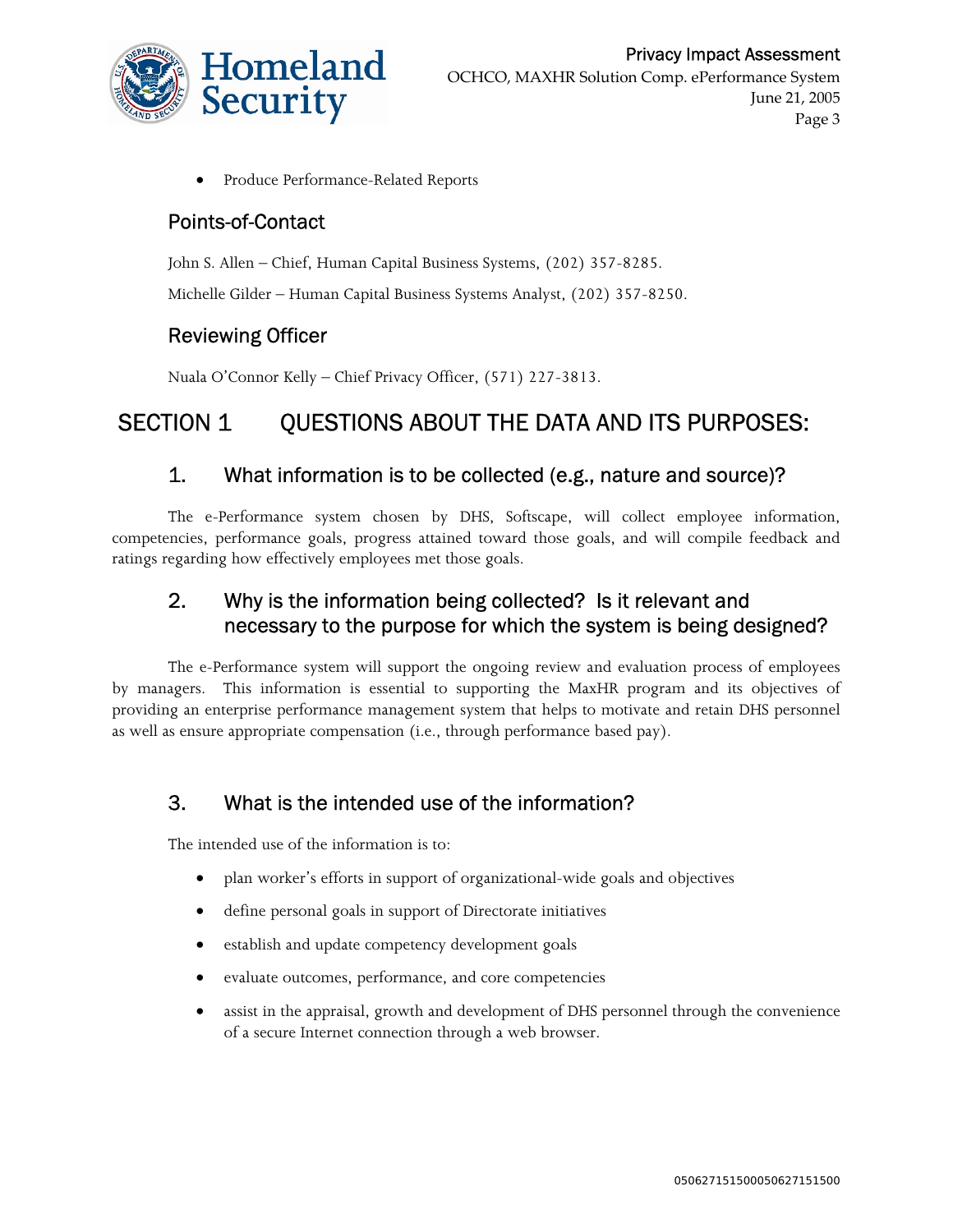

### 4. What are the sources of the information in the system? Where and how are you acquiring the information?

Information is manually entered into the system by authorized users as needed and routed to appropriate parties. Options are available to attach files and associate them with a system user. In addition, information can be imported into Softscape from existing DHS systems if required.

### 5. How will the information be checked for accuracy?

Employees have readily available access to this system to verify progress towards goals established by supervisors. Supervisors will monitor progress, review and verify information submitted by employees throughout the rating cycle. Data inputs can require specific formats and lengths so that users are required to re-enter or change the information to the valid format before they can proceed. Role assignments will determine who has data correction rights.

### 6. Will the system derive new data or create previously unavailable data about an individual through aggregation from the information collected?

Yes, the e-Performance system will derive new data or create previously unavailable data through aggregation of the collected data. Performance data will be continuously collected over time as users update their progress and supervisors assess their accomplishments. The accumulation of employee performance data combined with ratings information constitutes new data about employees.

### 7. Will the newly derived data be placed on the individual's record?

Yes, new information is maintained in the system as it occurs. The employee has interactive rights prior to a review cycle ending to verify the accuracy of information.

### 8. Can the system make new determinations about an individual that would not be possible without the new data?

Yes, the system can aggregate information that collectively derives an employee's performance rating. New determinations about individuals are made possible by the system because it provides a mechanism that allows performance information to be systematically captured and evaluated thereby improving the accuracy and quality of the performance management process.

### 9. How will the newly derived data be verified for relevance and accuracy?

In addition to the answer provided in question #7, during the review cycle the employee has the opportunity to verify the relevance and accuracy of the information with his or her direct manager.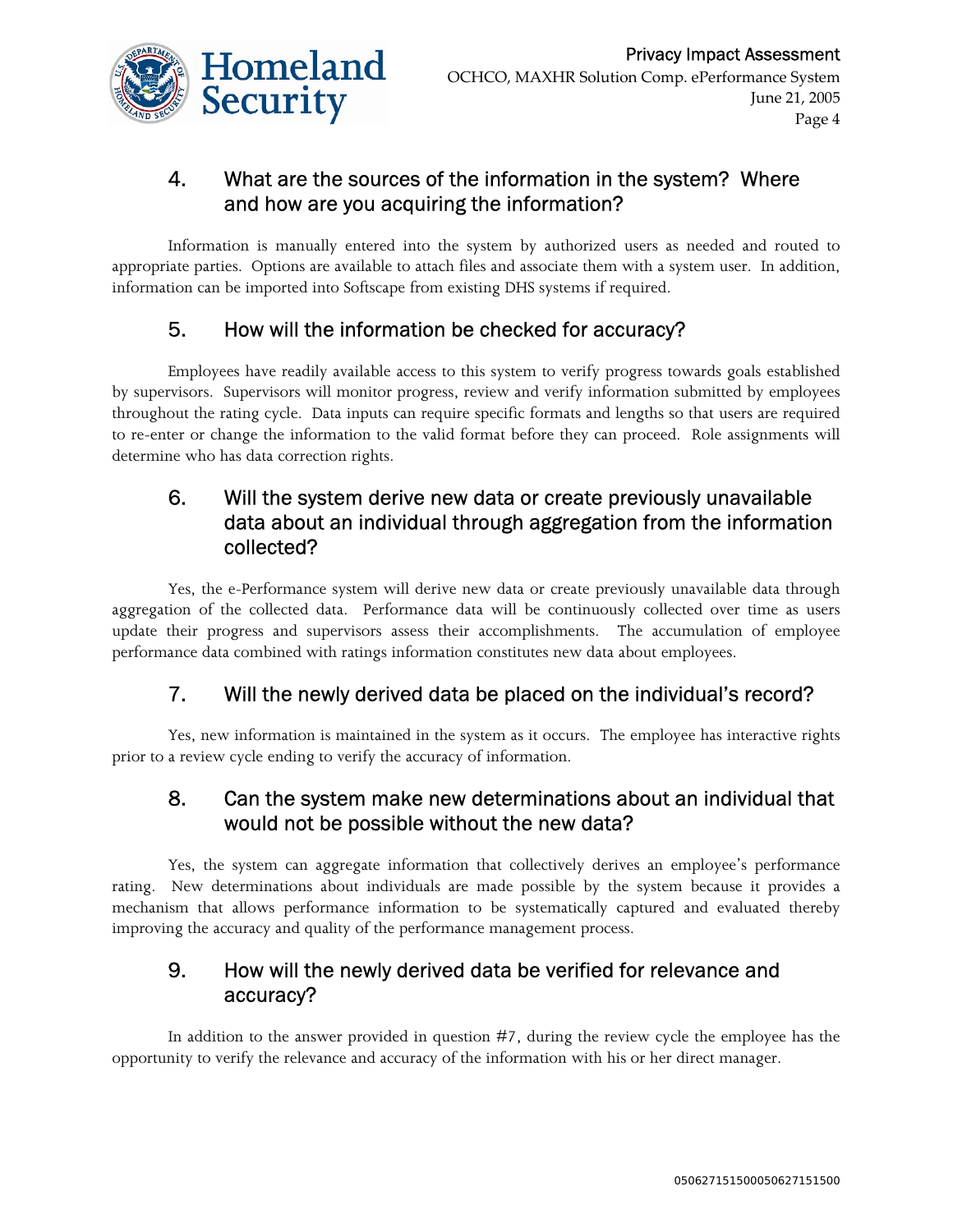

### 10. Are the data elements described in detail and documented? If yes, what is the name of the document?

Softscape, the crux of the e-Performance system, has a technical documentation and data dictionary which will describe in detail the data elements for the system.

## SECTION 2 QUESTIONS ABOUT REDRESS:

### 1. What opportunities do individuals have to decline to provide information?

None. The system will support OMB's performance management initiative for the department.

### 2. What opportunities do individuals have to consent to particular uses of the information?

Consent is given as a term of employment.

### 3. How do individuals grant consent concerning how their information will be used or shared?

Acceptance of position is granting consent be held accountable for performance related data. The routine process of performance management between employee and supervisor grants continual consent to this data.

### 4. What are the procedures for individuals to gain access to their own information?

Individual access to the e-Performance system will be username and password controlled. Individuals will only have access to their own performance information; other authorized users (e.g., supervisors) with certain access levels may also have access. System configuration will be under the control of a DHS administrator who will ensure that the appropriate hierarchical relationships are established and maintained.

### 5. What are the procedures for correcting erroneous information?

An editing capability will exist in the e-Performance system to allow corrections to be made interactively. Managers, supervisors and employees will be allowed to make corrections subject to access permissions.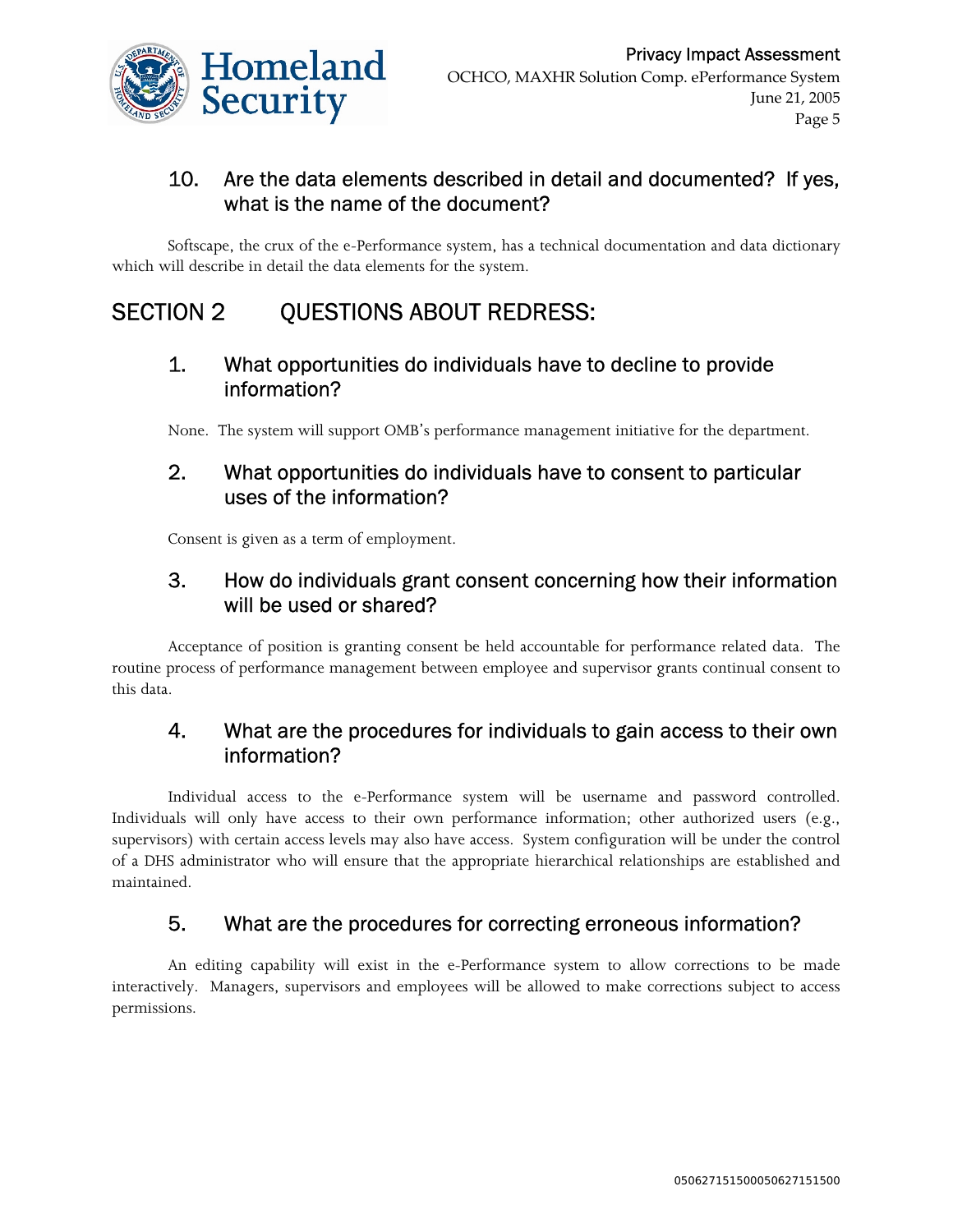

# SECTION 3 QUESTIONS ABOUT ACCESS TO THE DATA:

### 1. Who will have access to the data in the system (Users, Managers, System Administrators, Developers, Others) and is it documented?

The e-Performance system will allow users, supervisors, and managers to retrieve employee information. The e-Performance system was developed and architected to ensure that data security rules could be imposed and enforced based on customer specific events and activities. Some of the basic design principles that DHS intends to implement when the new system is deployed include:

- data can be segmented by entity
- aggregation and distribution rules can be enforced based on a data consumer's role
- auditing of user access events tracks data modification and review

### 2. How will access to the data by a user be determined?

All users must log into the system with a unique username and password. Based on this login, an employee (or supervisor/manager) is given access to performance information that he or she has been authorized to view and which is essential to job responsibilities. Access rules can be defined specifically by DHS. There are separate user profiles for function and data security rights.

### 3. Are criteria, procedures, controls, and responsibilities regarding access documented?

The e-Performance system has multiple levels of security, utilizing Secure Socket Layer (SSL) and usernames/passwords that guard against unauthorized access to data. Additionally, at an application level, Softscape maintains an audit log of all changes to the data on a record by record basis; all audit information is maintained within the database.

### 4. Will users have role-based access to data on the system limiting them to some but not all of the data?

Yes, the system is role-based and users will only have access to data determined by their roles.

### 5. What controls are in place to prevent the misuse (e.g. browsing, expired privileges, etc.) of data by those having access?

The e-Performance system is role-based and has username and passwords for access controls. Application level security will not allow unauthorized users to access data. Examples of controls include:

- two token authentication
- extensive audit logs of user activity within the system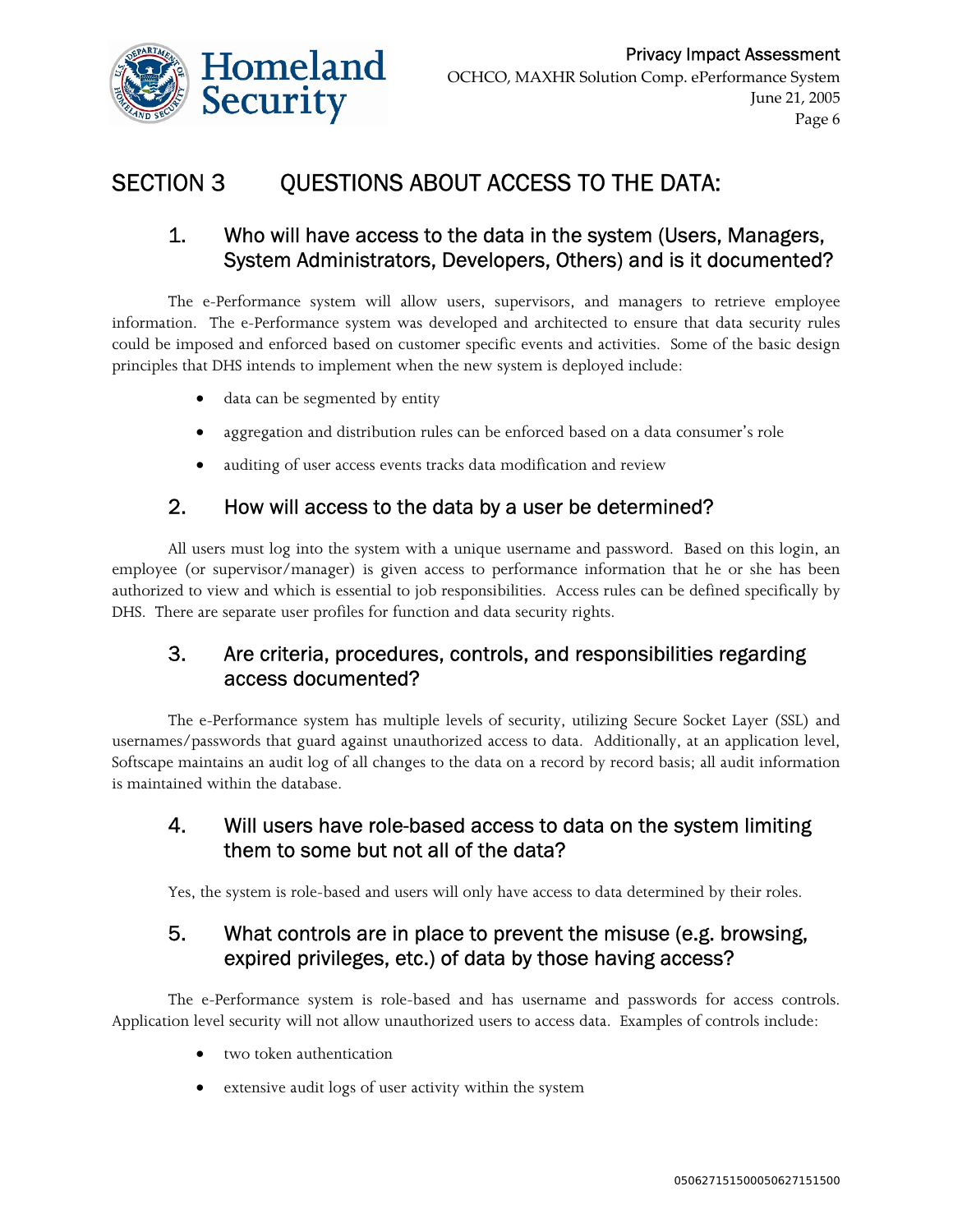

- role based security only allows a user access to specific information, functions or reports within the system
- automatic log-off based on DHS defined time limit of no user activity
- strong password

### 6. Do other systems share data or have access to data in this system? If yes, explain. Include a discussion of who will be responsible for protecting the privacy rights of individuals affected by the interface?

The ePerformance system will share final performance rating data with DHS' core HR system and/or National Finance Center payroll records. The Office of the Chief Human Capital Officer will be responsible for protecting privacy rights.

### 7. Will other agencies share data of have access to data in this system (International, Federal, State, Local, Other)?

No, this is DHS internal data. Protection of employee evaluation data will adhere to existing policies.

### 8. How will the data be used by these other agencies?

N/A.

9. Who is responsible for assuring proper use of the data by other agencies?

N/A.

10. How will the system ensure that other agencies only get the information they are entitled to?

N/A.

# SECTION 4 QUESTIONS ABOUT MAINTENANCE OF ADMINISTRATIVE CONTROLS:

### 1. Are the data secured consistent with agency requirements under the Federal Information Security Management Act? Specifically:

a. Affirm that the agency is following IT security requirements and procedures required by federal law and policy to ensure that information is appropriately secured.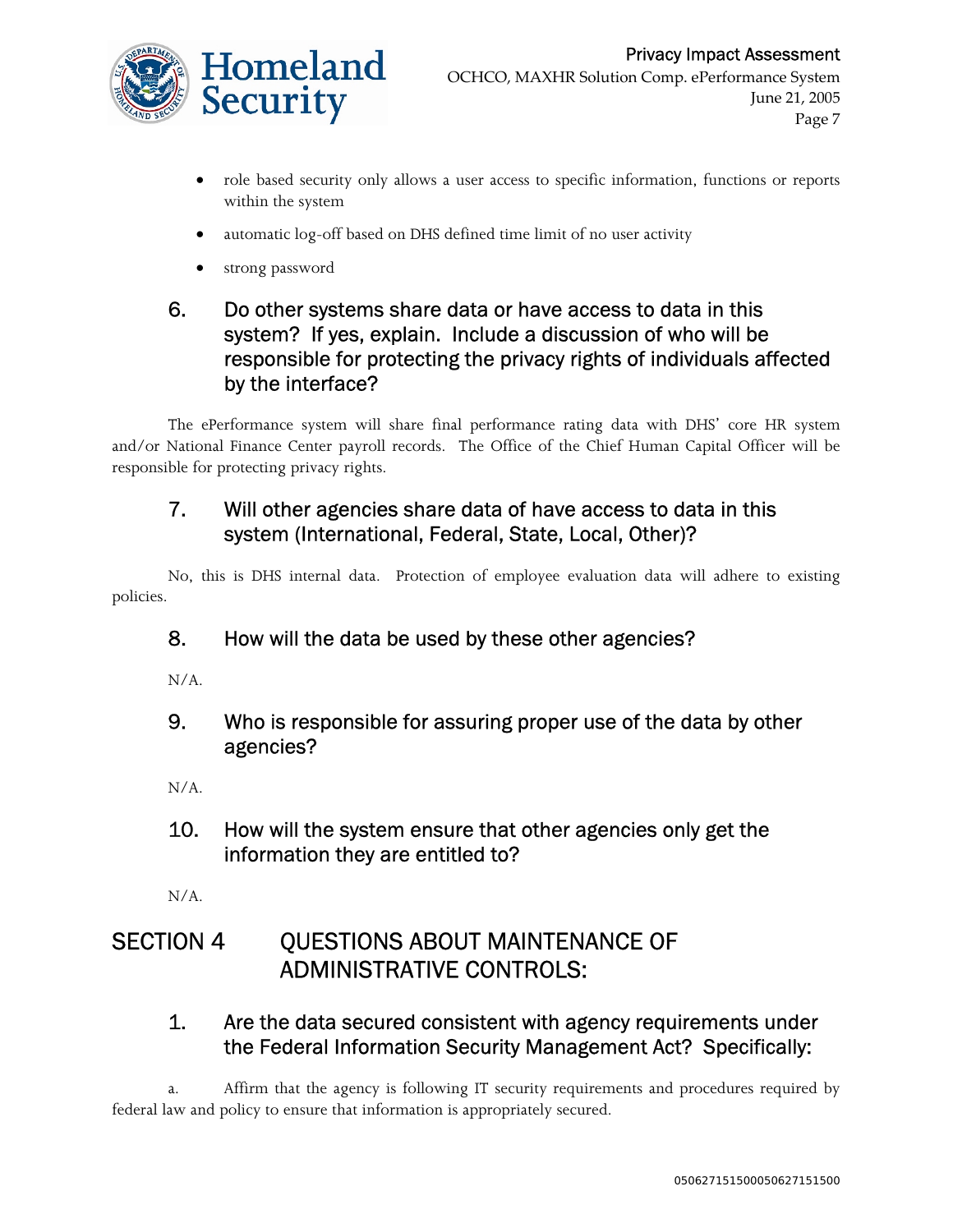

Softscape and its hosting provider, ServerVault, will comply with appropriate security requirements and procedures under FISMA, applicable federal law, and policy for the e-Performance system. This includes establishment of effective security and privacy controls, testing of such controls, establishment of periodic monitoring of controls, and training in security awareness for personnel.

b. Acknowledge that the agency has conducted a risk assessment, identified appropriate security controls to protect against that risk, and implemented those controls.

As part of system planning, CHCO is using the Risk Management System (RMS) to generate C&A documentation for the e-Performance system. Softscape and ServerVault acknowledged that they have conducted a risk assessment, identified appropriate security controls to protect against risk, and implemented those controls.

c. Describe the monitoring/testing/evaluating on a regular basis to ensure that controls continue to work properly, safeguarding the information.

CHCO will monitor, test, and evaluate the e-Performance system on an on-going basis to ensure that controls are sufficient. Response to 1.a above relates.

d. Provide a point of contact for any additional questions from users.

John Allen, John.S.Allen@hq.dhs.gov (202) 357-8285

### 2. If the system is operated in more than one site, how will consistent use of the system and data be maintained in all sites?

Current planning (and budget limitations) calls for the e-Performance system to be operated at one hosting facility.

#### 3. What are the retention periods of data in the system?

Active employee records require on-line access for the duration of employment. All records, including records for separated employees, are retained in the database until they are archived. Performance records that may no longer be used should be destroyed. The General Records Schedule specifies that performance records for non-senior Executive Service employees should be destroyed when 4 years old or no longer needed; for senior Executive Service employees, when 5 years old or no longer needed. OCHCO will follow this and the NARA guidance on Employee Performance File System Records.

### 4. What are the procedures for expunging the data at the end of the retention period and are these procedures documented?

At DHS direction, Softscape will utilize system administrative functions to expunge data at the end of a retention period in accordance with federal security standards. Procedures will include expunging data from hard drives, tape backups, and memory to ensure complete destruction. The system will adhere to federal data archiving procedures and regulations.